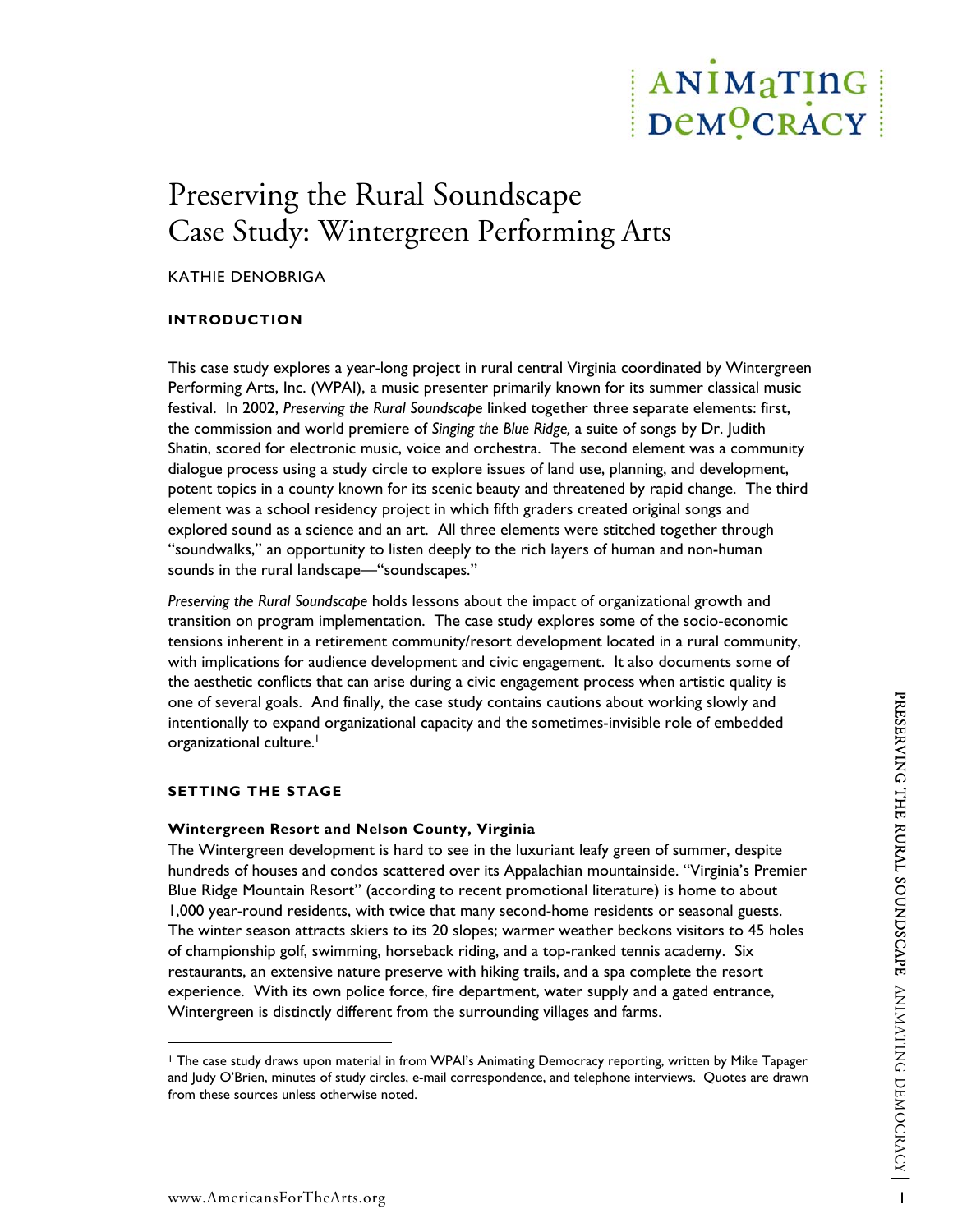A three-week-long Summer Music Festival is Wintergreen's chief cultural attraction, produced by Wintergreen Performing Arts, Inc. (WPAI), a separate nonprofit entity. Open-air concerts are held at the Evans Center, a spacious white tent perched on a hillside, commanding a beautiful view of the Shenandoah and Rockfish River valleys, the farmlands and the forests of Nelson County.

Nelson County, with 15,000 residents, is predominately rural; two-thirds of its 471-square-miles is forested (with 19,000+ acres in a National Forest). About one-quarter is farmland, including more organic farms per capita than any other county in the state. The two largest towns are Lovingston (the county seat) and Nellysford (closest to Wintergreen); each has a population well under 500; there are no incorporated towns and no stoplights in the entire county. With the highest waterfall east of the continental divide, clear rivers, lush orchards and vineyards, Nelson County is widely considered to be one of the most beautiful counties in the region: its northwest boundary runs along 30 miles of the scenic Blue Ridge Parkway.

The predominately agricultural economy of Nelson County suffered a devastating blow in 1969 from Hurricane Camille's floods, and property values dived. The availability of beautiful acreage at a (relatively) low price attracted many new residents who, predictably perhaps, were in conflict with the "old-timers," primarily around issues of appropriate development. As Mike Tapager wrote in his final report for *Preserving the Rural Soundscape*, "Rural Virginia has a long tradition of property rights… 'a man has a right to do anything he wants with his own property'…this becomes a mindset that is averse to participating in public hearings regarding land use issues."

Rural Nelson suddenly changed in 1974, when Mr. L.F. Payne (later a Congressman and also developer of resort property in Hilton Head, SC), created Wintergreen Real Estate Company, bought 11,000 acres of undeveloped forest, and began to build a resort and upscale housing development.

While bringing new jobs to Nelson County (primarily in construction and service sectors) and stimulating new economic development (restaurants, shops and art galleries near Nellysford), Wintergreen was not universally welcomed by Nelson County residents. Some people may have envied the life-style of the new land-owners (half of the county's total property value is based in Wintergreen); others resented the influx of new-comers: as the saying goes, "folk comin' down here and tryin' to tell us how to do our business." Tapager writes of the "naysayers who form an important component of the old-timers. They resent anyone making good on anything. The success of tourism is 'all due to Wintergreen' over which they have no control…Anything different 'from the way we do it around here' is suspect and, therefore, invalid. In this respect, Nelson County is no different from anywhere else."

Regardless of how long they might have lived in Nelson County, other citizens merely mourned the resulting loss of animal habitat and the visible scarring of the mountainside, clearly apparent in the long, leafless winters. The distance between Wintergreen and Nellysford is only about six miles, but visitors must then pass through the guarded front gates, and up a steep and winding, often fog-bound, road for another couple of miles. The physical distance is a metaphor for the economic gulf that separates the folk of Nelson County from the people of Wintergreen, who now reside on the county's highest ridges.

Wintergreen residents, lured by the county's beauty and serenity, are mostly well-educated professionals, relatively affluent and able to afford second or retirement homes. Good hospitals, renowned universities and a regional airport are nearby in Charlottesville, about 30 miles away. Many residents bring a desire for cultural experiences, and particularly a love of classical music.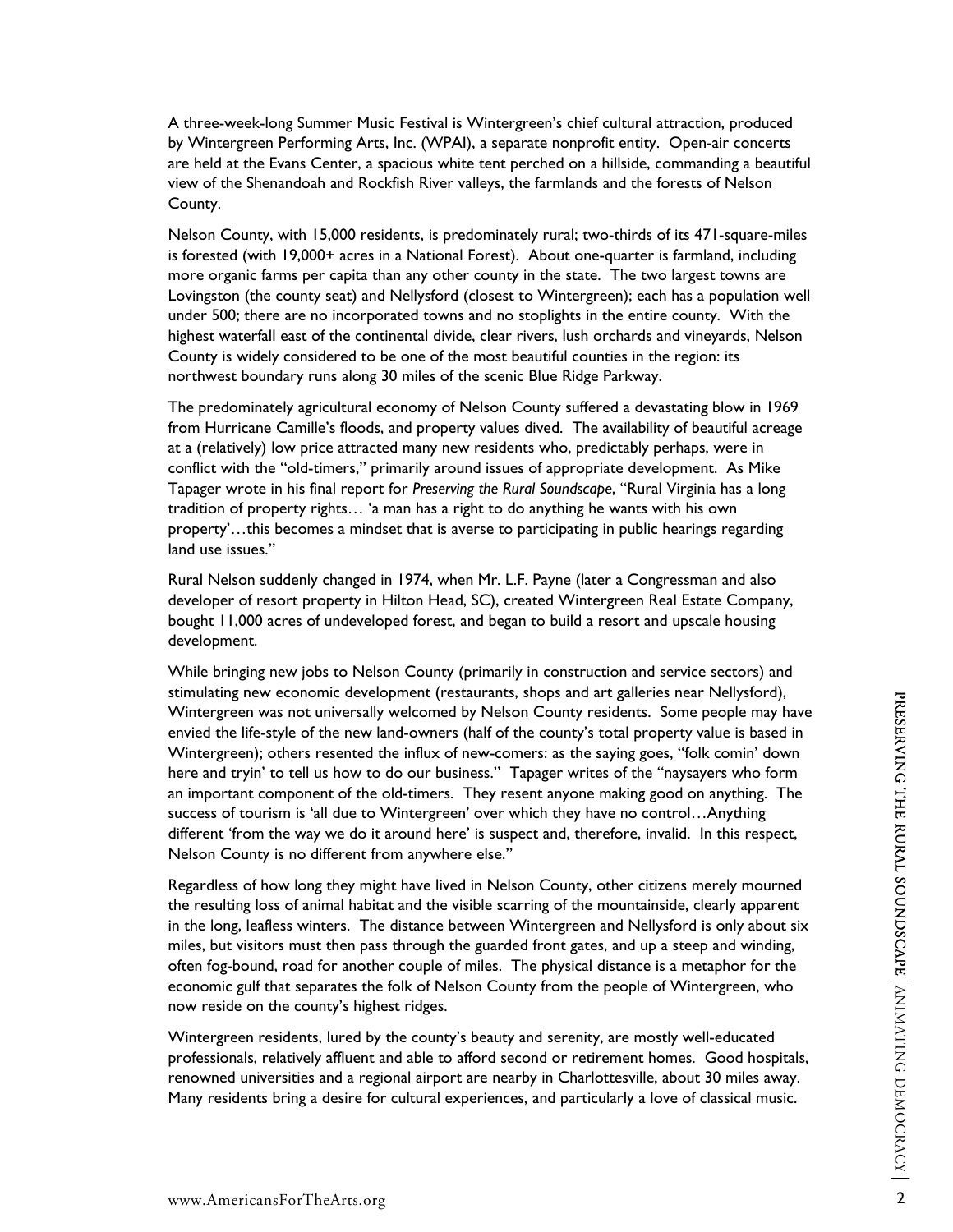One such resident was Dr. Sarah McCracken, who with her husband Dave, built a retirement home in Wintergreen after several years of renting a condo during the Appalachian summers and falling in love with the area.

#### **Music in the Mountains**

Sarah McCracken is widely acknowledged as the founder and driving force behind the creation of Wintergreen Performing Arts, Inc. (WPAI) in 1995. Having vacationed in Snowmass Village (Aspen CO) since 1978, McCracken was familiar with the world-class Aspen Music Festivals and the Aspen Institute, with its lectures and humanities programs. Once settled in Virginia, McCracken quickly sensed that "something's missing here," and invited 15 neighbors to discuss some possibilities. Sitting around the McCrackens' new living room, several people suggested a music club, but McCracken urged them to " think bigger." This group subsequently conducted 100 telephone interviews with Wintergreen residents, which revealed a strong interest in classical music.

With McCracken's encouragement and volunteer administration, WPAI offered three concerts in private homes late in 1995. These concerts reflected an early commitment to a wide range of music: programs included a piano/vocal duo, a children's choral ensemble, and a Celtic duo of violin and recorder. Energized by the success of the in-home concerts, WPAI produced an ambitious season in 1996 with a classical and a popular series: a total of 12 concerts for a budget of \$18,000. WPAI quickly incorporated, established a board and obtained its nonprofit status.

In its second year of programming (1997), WPAI mounted its first Summer Music Festival. The Festival began to truly flourish when Maestro David Wiley was hired in 1999 as Artistic Director and Conductor. Wiley, concertmaster Roger Frisch, McCracken and others used their extensive national contacts to entice a cadre of musicians to the mountains. The 60+ musicians, coming from major orchestras all across the country, built a critically-acclaimed Festival Orchestra. The repertoire is predominately classical: Brahms, Stravinsky, Dvorak, Schubert, Saint-Saens, Haydn, Mozart, with an occasional 20<sup>th</sup> century composer such as Copland.

The Evans Center, with 400 seats under the tent and ample lawn seating, was acquired in 1998, and the Festival began to tout the magnificent view in addition to the quality of the music. Contributing the use of the tent site, marketing/promotion support, as well as resort amenities for the musicians, Wintergreen Properties Association is a critical partner in WPAI's success, as is the Wintergreen Property Owners Association, whose members provide housing for the musicians. By 2002, WPAI audiences had grown to 6,000, with a budget of \$325,000.

#### **Reaching Out, Stretching Beyond**

From its very beginning, WPAI sought to provide cultural opportunities to the students of Nelson County. To take advantage of funds offered by the Virginia Commission for the Arts, WPAI persuaded the County Board of Supervisors to provide matching funds for a school arts program. Guest artists routinely performed in the county's two elementary schools before their WPAI concerts; teachers selected other artists from the state's roster. Six to 10 artists a year visited the schools, but programs were generally limited to "one-shot" workshops or assembly programs, with little or no continuity or integration into the curriculum.

To further fulfill its educational mission, in its second year (the same year it launched the summer Festival), WPAI initiated an intensive three-week Performance Academy for outstanding "pre-professional" musicians, studying piano, voice, and instrumental chamber music. Academy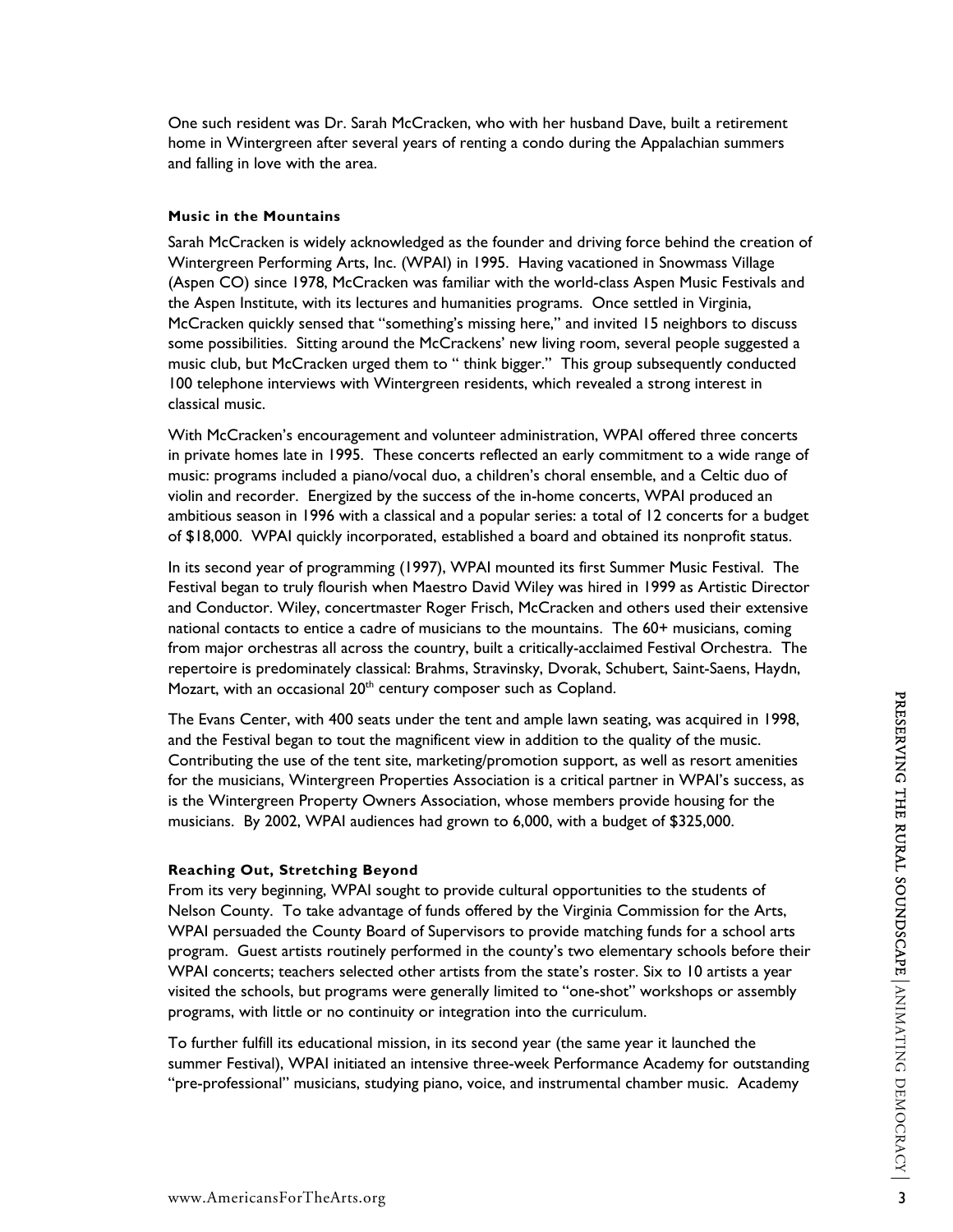students from across the country take private lessons and master classes, are coached and mentored by orchestra members, and perform as part of the Festival.

In addition to the 10-12 Festival concerts, WPAI also presents another six to eight performances during the year, either in the Evans Center or at Rockfish Presbyterian Church in Nellysford, an acoustic jewel seating 120+ people. (The Evans Center tent is dismantled in November for ski season, as it sits on a beginner's slope.) In 2002, a typical year, these performances included opera highlights from the Ashlawn Opera Company, two performances of *You're a Good Man Charlie Brown* (presented by the Four County Players of Virginia), a night of Celtic music, an appearance by the Charlottesville Municipal Band, a Christmas concert with the Virginia Consort, and "The Fabulous Hubcaps" a nostalgia show band from Washington DC that plays music of the '50s and '60s (complete with an exhibition of antique cars).

WPAI does not often present, much less commission, new work, although it was Virginia's representative in the Continental Harmony Project, a national Millennium celebration sponsored by the American Composers Forum and the National Endowment for the Arts. WPAI had also never presented electronic music of any kind.

But in 2001 WPAI made two exciting artistic advances. First, it commissioned a new work by Dr. Judith Shatin which received its world premiere at the 2002 Summer Festival. *Singing the Blue Ridge* was scored for electronic playback, baritone, mezzo-soprano, and orchestra. Secondly, WPAI collaborated with Nelson County Schools in a project that significantly shifted the usual "one night stand" model of school arts programming. Both these advances were part of *Preserving the Rural Soundscape*, a major initiative funded by the newly-formed Animating Democracy Initiative.

#### **Wintergreen Takes the Challenge**

In 2000, McCracken, then serving as chair of WPAI's Outreach Committee, learned about Animating Democracy and its intention to explore the artistic process as a catalyst for dialogue on issues of civic concern, with opportunities for public dialogue deeply embedded in or connected to the arts experience. "Dialogue," as Animating Democracy defined it, encourages speaking with an authentic voice, suspending assumptions, promoting inquiry and curiosity, and deep listening. Projects would be funded based in part on their plans for community dialogue that would go beyond mere post-performance discussion or standard audience talk-backs.

With her original inspiration of the Aspen Institute, McCracken saw that Animating Democracy's framing of dialogue matched her belief that arts had an important role in democracy. "It seemed like a good fit," she says, an opportunity not only to bridge the gap with Nelson County, but also to create a partnership with the Wintergreen Nature Foundation. Building on WPAI's embrace of nature as part of its character, Maestro Wiley suggested using Beethoven's *Symphony #6*, "The Pastoral," as the artistic centerpiece, and thus McCracken proposed 'In Concert with Nature' to Animating Democracy and convened a study circle to meet and talk on the opening night of the 2001 Festival. The proposal was not funded and the effort to integrate dialogue into WPAI's artistic vision might have gone no further, but for a series of lucky coincidences.

McCracken had been searching for someone to write grant proposals for WPAI. David Wiley's mother introduced McCracken to a friend who was an experienced writer, Dr. Judith O'Brien, who also just happened to be a trained practitioner of dialogue, having studied with the MITsponsored Boston Urban Dialogue Project. With O'Brien's experience and interest in leading the dialogue component, McCracken began to re-design the project for a second try. Animating Democracy staff encouraged her to consider a living composer who could be part of a public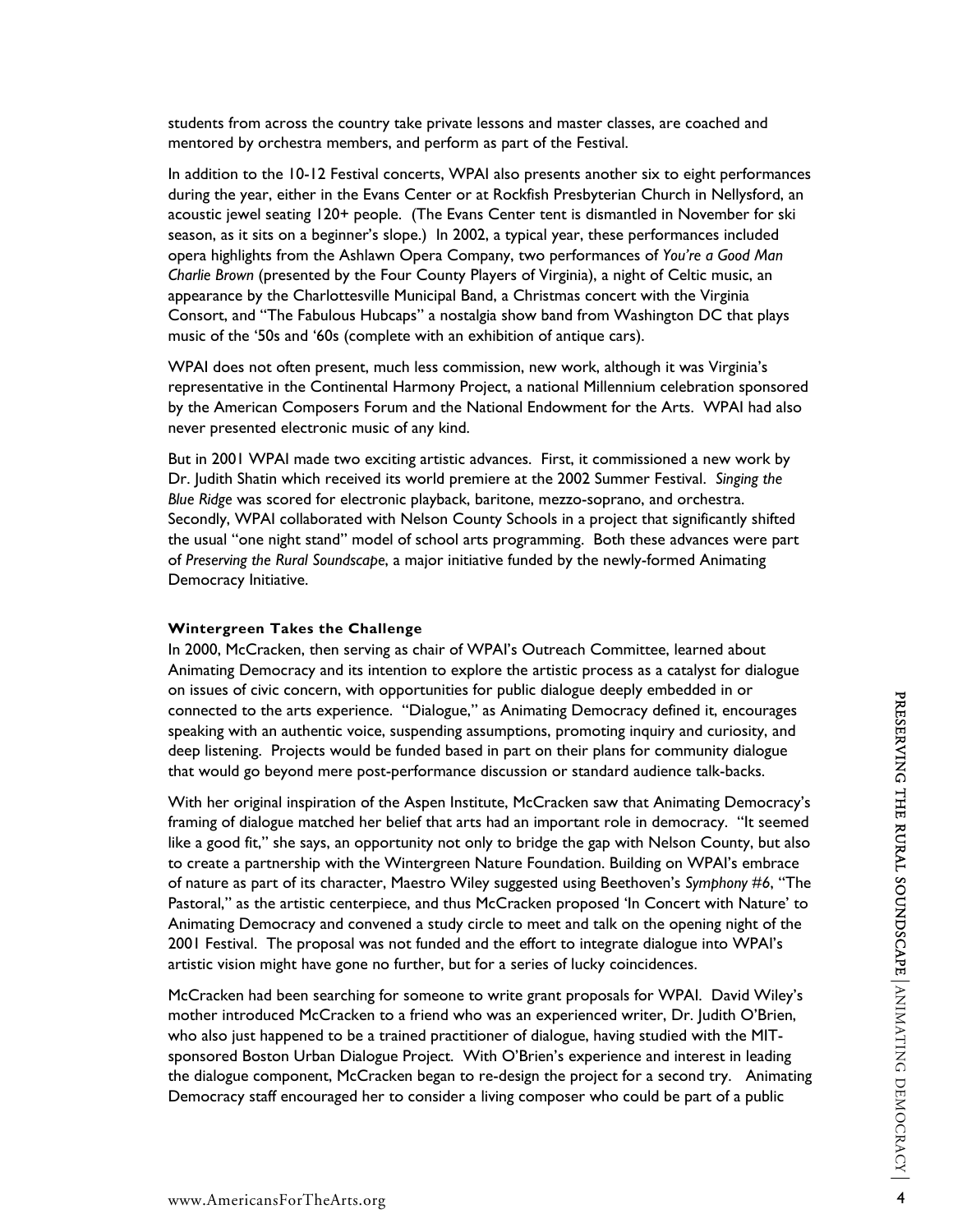dialogue—perhaps someone like Judith Shatin, who had completed a similar music and community engagement project in Shephardstown, West Virginia (*COAL*, a folk oratorio for chorus, Appalachian ensemble, synthesizer and orchestra). "Oh, yes, Judy Shatin…." McCracken replied, "...isn't she at the University of Virginia? Just up the road in Charlottesville?"

Indeed, Dr. Judith Shatin, Chair of UVA's music department, was also an acclaimed composer, with fellowships from the National Endowment for the Arts, commissions from the Kronos Quartet, Ensemble Barcelona Nova Musica, and Meet the Composer. And she was very interested in such a project. For some time Shatin had been interested in the notion of "soundscapes," the non-human and the human sounds of the habitats shared by all living creatures. She imagined a process whereby community members could harvest sounds from nature, developing an ear for the subtle sounds that often escape the ears of harried and hurried humans; she would then use those sounds as the basis for her composition. The basic philosophical connection between Shatin's interests and the goals of Animating Democracy was simple but profound: learning to listen is as important to the process of gathering of sounds as it is to engaging in dialogue.

Shatin and McCracken began a conversation that quickly led to the concept of an original composition inspired by the wealth of natural sounds in the rural landscape. Shatin embraced the opportunity to creatively explore the use of field recordings (both professional and amateur); McCracken saw the project as a way to lead the organization into a new realm of community engagement. *Preserving the Rural Soundscape* could be a catalyst for organizational growth, enriching WPAI's relationships with the schools and with Nelson County. O'Brien would serve as the project director and take responsibility for managing the dialogue aspect of the project.

As O'Brien and McCracken worked together, they realized that a project of this scope would challenge the capacity of WPAI and its board. They strategized about how to address organizational development within O'Brien's scope of work. So while developing the Animating Democracy proposal, O'Brien also conducted an organizational assessment of WPAI, and in her report, she urged the organization to renew its attention to its strategic plan and to re-examine its vision.

WPAI thus took major organizational *and* artistic leaps: it commissioned a piece of contemporary electronic music, expanded outreach activities in the schools, initiated an intensive community dialogue process and, at the same time, worked internally on its vision, mission and goals for the future. After five years of steady and manageable growth, suddenly WPAI stepped into a world of significant challenge and change with its Animating Democracyfunded project, *Preserving the Rural Soundscape*.

# *PRESERVING THE RURAL SOUNDSCAPE***: PROJECT ELEMENTS**

The project had three basic components: a study circle whose members had been trained in the principles of dialogue, a Soundscapes Aural History project with fifth-graders at the county's two elementary schools, and the world premiere of Shatin's new composition. The three arenas shared the element of "sound walks" led by Shatin, designed to encourage deep listening to the subtle sounds of nature (human and non). The three arenas intersected in the culminating activity of the school project on June 30, 2002, with a preview of one of the four songs from *Singing the Blue Ridge* and original songs written and performed by students, followed by a Supper Dialogue.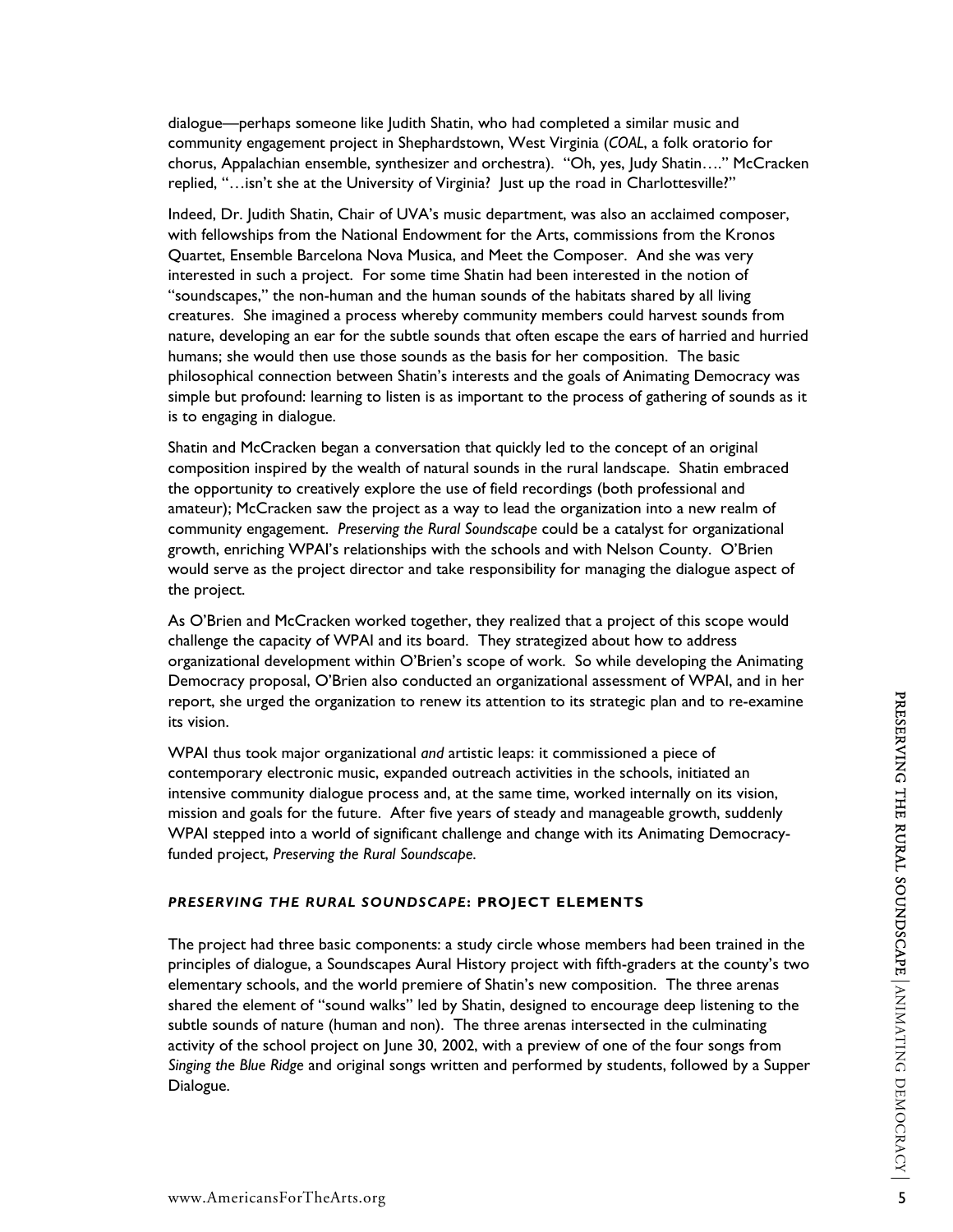McCracken consulted with local leaders and identified 15 community members to participate in a study circle which first met in the summer of 2001, before the Animating Democracy grant was approved. Members included two WPAI board members, a teacher, the public relations director from Wintergreen Resort, a real estate developer, and several community activists. Significantly, one-third of the circle's members were government staff and elected officials: two of the county's five Supervisors, the County Planning Director, the County Administrator, and the county director of Tourism and Economic Development.

McCracken saw that the county's state-mandated Comprehensive Plan, and the related issues of land use, would be directly relevant to the environmental themes of Shatin's music. The connection between the two topics was simple: "when the landscape goes, the soundscape goes."

The study circle had three goals, according to O'Brien's progress report in January, 2002: 1) to learn the practice of dialogue, 2) to learn the art of dialogue facilitation; and 3) to plan opportunities for dialogue in the Nelson County community for the purpose of examining feelings, beliefs and ideas about land use, zoning changes and citizen participation. She reported that while "one of the original project goals was to write the Plan with more broad-based engagement on the part of Nelson citizens…[but] early on in the project it became clear that the Land Use Plan itself was less important than the zoning changes that needed to follow the Plan….We framed it for the community in the following way: "What are the sounds of Nelson that would be lost if economic growth were not managed well?"

The link between the art and the dialogue was subtle, but O'Brien saw a clear connection: "through music and sound, we are teaching people how to listen….to nature, to their own aural history, to each other. Dialogue is first and foremost about listening.....listening without an agenda, listening with new ears, listening to understand, listening for one's own prejudices. According to the ancient Greeks and our founding fathers, democracy will not work unless people are participating, and the way they need to participate is to listen to one another and each other's ideas. Only then can citizens make 'sound choices.' So we are teaching a lost skill necessary for democracy…..listening."

During their monthly two-hour meetings (which took place over nine months, starting in September 2001), the study circle learned the elements of dialogue and engaged in dialogues around questions relating to land use, responses to the poetry selected by Shatin for her new work (Shatin and Wiley visited the study circle to acquaint them with the musical process), and a new question: "How can we use music to engage more citizens in civic affairs generally, and in land use decisions specifically, which will allow citizens to feel empowered and heard?"

This final question led the study circle to consider how to use dialogic practices to involve community members in an exploration of land use through music. The philosophical and the practical aspects of this question became the group's focus for several months. As Mike Tapager wrote in WPAI's final report, "The challenge to the study circle was to try to integrate the composition into a civic event without distorting the work, and to use the artistic ideas expressed in the work to spark civic dialogue." Their challenge was heightened by the fact that the composition was still a work-in-progress.

The study circle saw the culmination of the school project as a prime opportunity for public dialogue. As Tapager writes, "One of the most intractable problems the group grappled with, was how to entice members of the 'old-timers' to even come out for dialogue." They agreed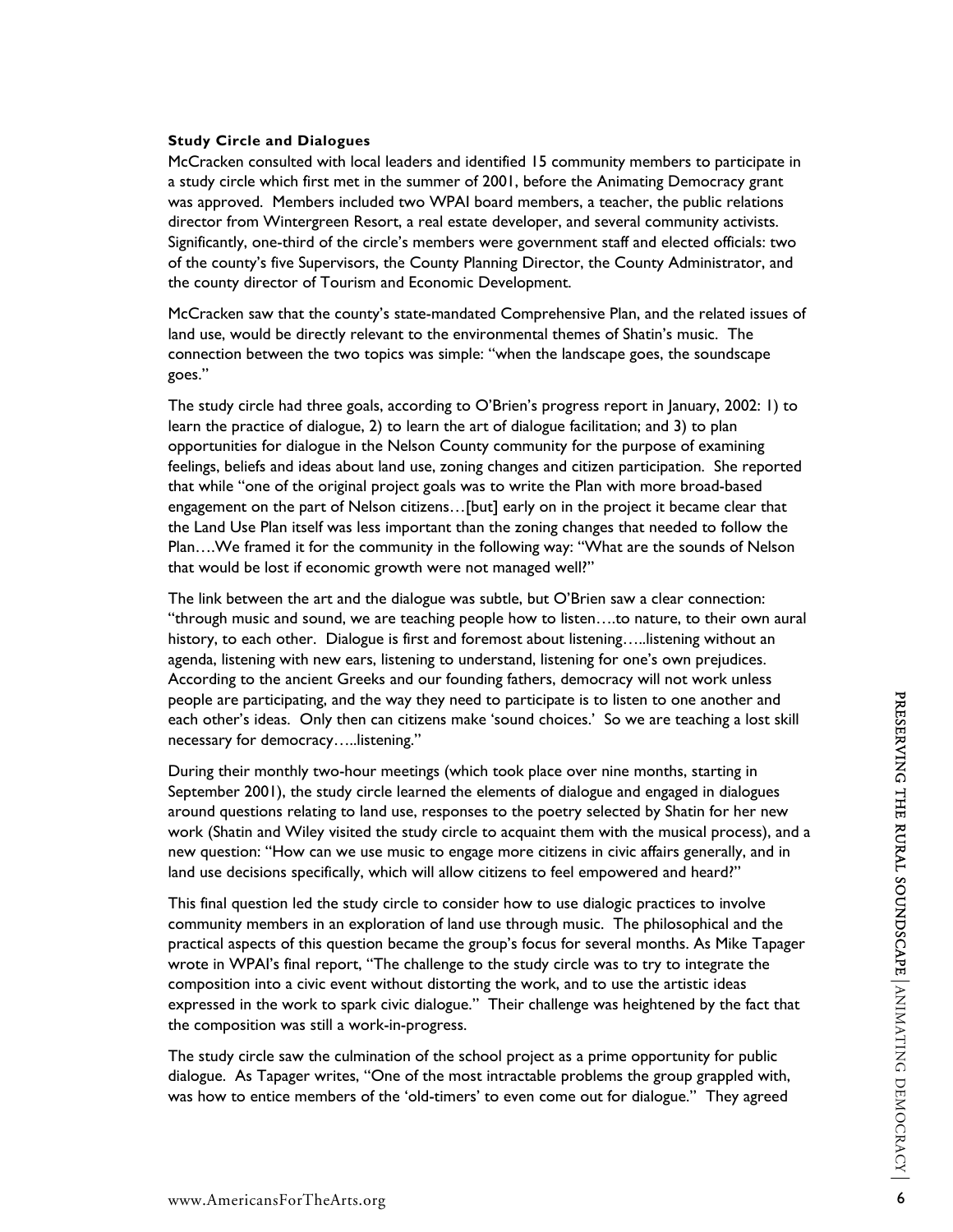that smaller groups would be preferred, which required multiple facilitators; in preparation, they planned a training session for April 2002, and invited three high school students (including one home-schooled student) to be trained as well. In addition to reinforcing what study circle members had already learned about dialogue, the training by Dr. Rogier Gregoire, with O'Brien assisting, gave the emerging facilitators a variety of techniques for getting a dialogue started and on track.

The design, a Supper Dialogue, slowly emerged. According to Tapager, "the musical performances by WPAI would be free, but circle members thought that by including a meal and a musical performance involving the schools, we could attract a wider cross section of the community…The idea was to appeal to concerns that cross the various cultural boundaries. Breaking bread and sharing family relationships would bring out the community. The performance would provide a safe context. Discussing the performance would lead to dialogue. On the other hand, some members of the circle viewed this is entrapment, misrepresentation and operating under false pretenses."

The Supper Dialogue was the subject of intense discussion among the study circle, and the structure of the evening reflected their concerns: to avoid the appearance of coercion, people were not assigned to a particular group, but were allowed to go where they wanted, to sit with family members, or not. As a result, the dialogues were less satisfying than the study circle members had hoped: families sat together, people sat with their friends, and the presence of divergent points of view, necessary for a rich and engaging dialogue, was mostly absent.

On a separate front, another frustration was the reluctance of the WPAI board itself to learn the dialogue skills. O'Brien strongly encouraged the board to take the training, but was met with resistance from a small number of board members who saw such endeavors as marginal to their role as trustees. As WPAI's coach for organizational development, O'Brien advocated dialogue as a powerful tool to resolve some of the internal tensions within the organization about its mission, its aesthetic values and its role in civic engagement. This tension had been evident in earlier friction around the board's process of revising the mission statement, which broadened the mission from 'providing entertainment for Wintergreen residents' to 'cultural education for the people of Virginia.' O'Brien believed that other inherent tensions, between classical and popular music, between concerts and school programs, could have been better managed through a dialogue process. The board's unwillingness to engage in dialogue training may have been one of the precipitating factors that led to O'Brien's early resignation from *Soundspaces* in June 2002, before she was able to complete the project evaluation.

An intriguing prospect for a practical application of dialogue emerged at the end of 2001, when the two County Supervisors in the study circle reported that the heads of every county department had agreed to be trained in dialogue as part of the "new public contract of how we talk to each other." The dialogic approach would provide a less-polarizing alternative approach to public hearings. Unfortunately by the time of the county's retreat, political winds had shifted and the dialogue training did not happen. However, one of the supervisors in the study circle, Connie Brennan (now president of the Board of Supervisors) expressed an interest in using Dialogue in smaller meetings with her constituents to discuss specifics of zoning ordinances. Although her recent election (and the steep learning curve entailed) has prevented her from hosting the in-house meetings to date, it remains her intention: "It's a big disappointment for me: I very much love the process. But it takes a lot of time to organize them, and major issues in the county have taken priority right now."

The Supper Dialogue was the last of the study circle meetings until the end of 2002. In December McCracken tried to reconvene the study circle, proposing a new focus as a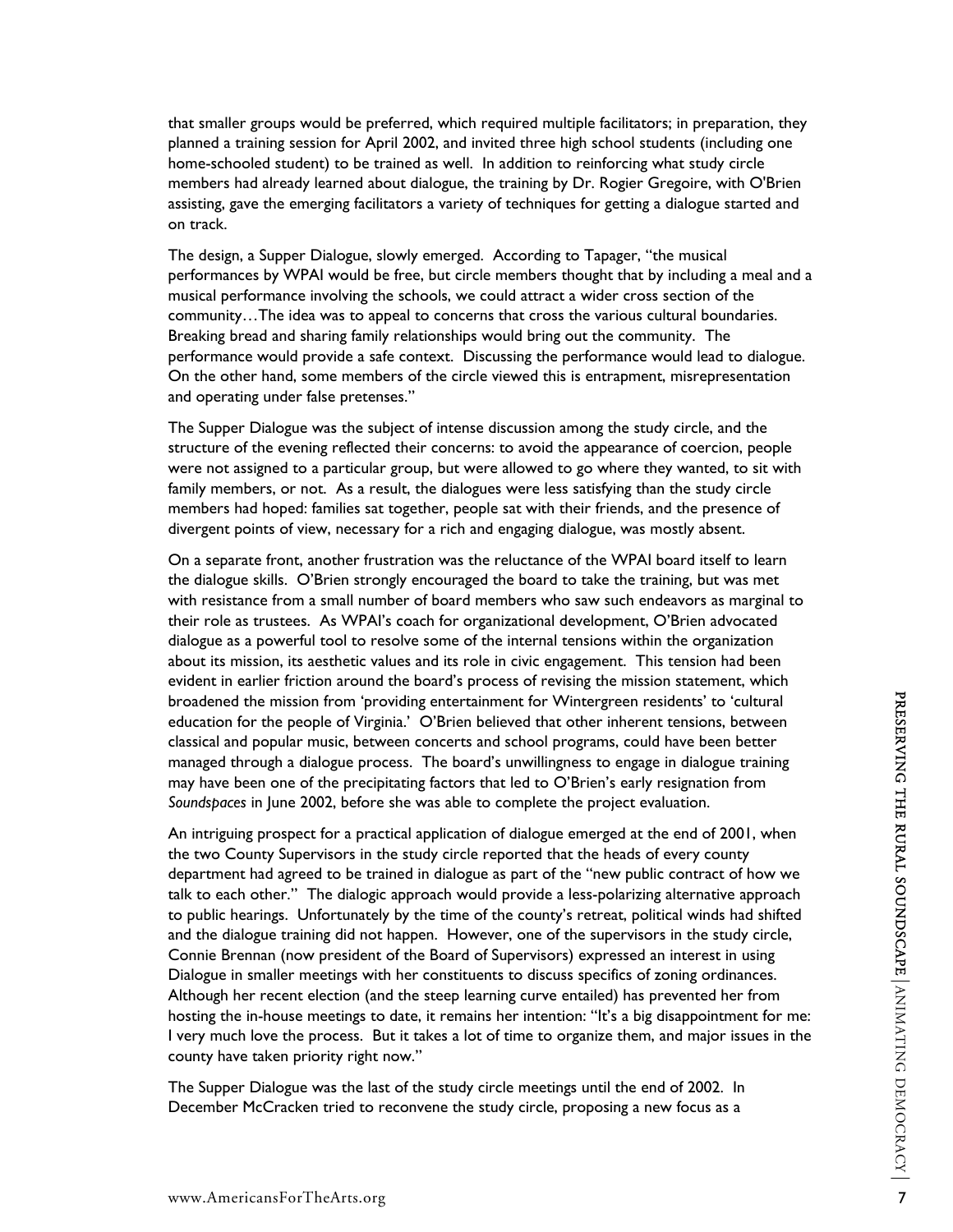programming committee for WPAI. Initial discussion centered on a second arts-based civic dialogue project for the winter of 2003 at the new high school *(*a production of *Amahl and the Night Visitors*). But the study circle's relationship to WPAI was ambiguous. "We weren't clear about the mission or focus," said one member, and the WPAI board was not sure how much authority it wanted to cede an outside group. The *Amahl* project was cancelled, and the study circle remains in limbo.

## **Soundscape Aural History**

Betty Tabony, coordinator of the gifted program for Nelson County Schools (and a study circle member) worked with fifth-grade teacher Bev White to create a science and language arts unit incorporating state curriculum standards. Students at the two elementary schools recorded sounds on a digital audio recorder, wrote poems based on those sounds, made their own instruments and studied the science of sound production. Judith Shatin conducted workshops with the students, teaching them about rhythm, contrast, melody, volume and tempo, exploring the possibilities of their hand-made instruments. In school assembly programs, the students used their instruments to create an improvisation guided by Shatin. The 5<sup>th</sup> graders' compilation of sounds gathered on recording equipment and in journals were later displayed at the high school and at Wintergreen.

At the same time, Lyrics Alive, a husband/wife team of Tennessee musicians (Mary Bomar and Tom Ritter) reviewed all the fifth-graders' poems and selected twenty students from each school. Bomar and Ritter spent four days in each school collaborating with these students to transform the poems into lyrics, writing original melodies, and then teaching and rehearsing the songs. Lyrics Alive and the students in each school performed the original songs for their peers and teachers on May 30, along with the student instrumentalists from Shatin's workshop. Selections from the school concerts were reprised for the public at the Supper Dialogue on June 30, and again on the Festival stage at Wintergreen on Sunday afternoon, July 7, prior to a family concert. More than a dozen area businesses sponsored the participation of Lyrics Alive.

For the June 30 concert, Judith Shatin shared a brief sampler of animal sounds to introduce the *Soundspaces* concept, followed by the student improvisation, and the students singing four of their original songs, accompanied by Lyrics Alive. Baritone Tom Barrett (also co-director of vocal performance at the Academy) sang one of the songs from Shatin's new song cycle*, Singing the Blue Ridge*; the program was completed with Festival musician Ashley Hall's virtuoso trumpet solo. Then, to provide a transition and introduce the concept of dialogue, the facilitators performed a clever skit on "How Not to Have a Dialogue," featuring Treehugger and Hunter who illustrated the usual polarized arguments over land use. Over a simple supper, audience members then participated in a dialogue about "Development and Preservation in Nelson County," led by members of the study circle and others (including one high school student) who had attended the April training.

The June 30 Tye River concert was itself the result of an intense artistic negotiation earlier that spring: McCracken and O'Brien initially wanted the Festival Orchestra to premiere Shatin's composition "off the mountain," in order to counteract Wintergreen's image as "an enclave of elitism and privilege." Maestro Wiley's concern with finding an acoustically appropriate site was augmented by uncertainty about how large the ensemble might be, since Shatin was still completing the work. When Wiley could not agree to an off-site premiere, a compromise was crafted: give an advance hearing of one of the songs, possibly with a chamber ensemble accompanying the baritone. In the end, Wiley's piano was the sole accompaniment.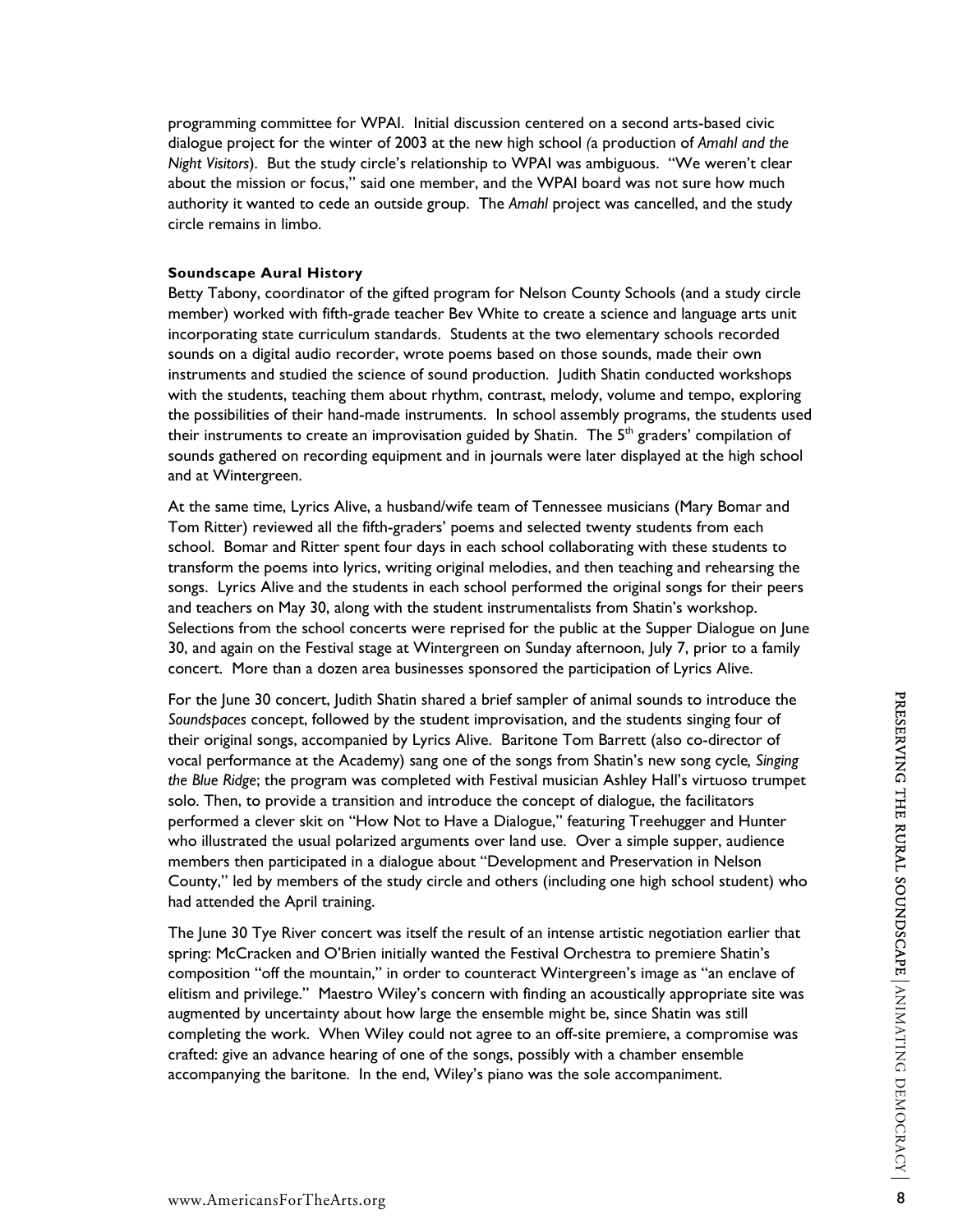#### **SoundWalks**

Study circle members and elementary school students alike had participated in "SoundWalks," short, completely silent walks through field and forest, ears attuned to the slightest sounds of man and nature. Two SoundWalks were also offered on the weekend of July 6 following the premiere of *Singing the Blue Ridge*. Dan Philippon, an environmental ethicist and humanities scholar from the University of Minnesota and a former Charlottesville resident, joined Shatin for these SoundWalks. His participation was supported by the Virginia Foundation for the Humanities, as a match for the Animating Democracy grant. Dr. Philippon's book*, The Height of These Mountains*, had made a huge impact on Shatin as she researched background for the composition. Philippon offered the walkers the analogy of "soundmarks"—distinct sounds that define our environment as clearly as a landmark does. The SoundWalks were presented in conjunction with the Wintergreen Nature Foundation to "explore how the Soundscape reflects and reveals the changes that are occurring in our natural environment. And consider the ways this land has been valued and used." Participants in the two Festival SoundWalks quickly grasped the heart of the matter: the critical difference between *hearing* and *listening*.

The Academy students participated in a SoundWalk as part of their improvisation workshop with Shatin. Divided into quartets and encouraged to use their instruments in creative and unorthodox ways, the young musicians used improvisation to explore communication. Shatin and O'Brien then led a dialogue about "improvisation as dialogue," which elicited the themes of the importance of listening, suspending one's own conclusions, and leaving room for silence. The original proposal to Animating Democracy suggested that a 'meta-language' linking dialogue and improvisation could be developed, perhaps an ambitious goal for the limited amount of time available, but the students responded with great interest and enthusiasm to the challenges of improvisation.

#### **The Concert and Dialogue**

Shatin set to music four poems by Barbara Goldberg, a poet she had met a decade earlier when both were in residence at the Virginia Center for the Creative Arts, another beautiful rural setting near Sweet Brier College. "Green Frog and Tree" is a joyous celebration of spring peepers; "Frogs Fate" is a darkly ominous poem about the (literal) collision of people and frogs. The ferocious "Night" describes the natural cycle of predators, and "Miracle of Stars" explores the "havoc wreaked by humans through greed or carelessness, as well as the hope for better stewardship to come." The 15-minute suite seamlessly integrates animal sounds (birds, bull frogs and spring peepers, wolves, deer, raccoon, river otter), pre-recorded and manipulated, with orchestra instruments and voice.

In its two performances during the Festival (July 5-6, 2002) audiences received *Singing the Blue Ridge* with warmth and enthusiasm. Another aesthetic conflict arose when Wiley designed the sequence of these concerts. The project's original intention was to have a post-performance dialogue immediately following the piece, which suggested that the premiere be placed last on the program. But Wiley was wary: ending with a piece of yet-untried music was an artistic risk he was not willing to take: the final selection of most concerts is usually a strong and proven work, in this case a long-anticipated performance of Brahms' *Double Concerto for Violin and Cello*. He insisted that *Singing the Blue Ridge* be placed right before the intermission.

Believing that people would not remain after the concert for a dialogue, Shatin compromised by giving a short pre-concert lecture, sharing the process and themes of the composition, as well as a 'sneak preview' of the animal sounds. Although well-attended on both nights, the lectures did not involve significant audience participation. A dialogue was planned for intermission, but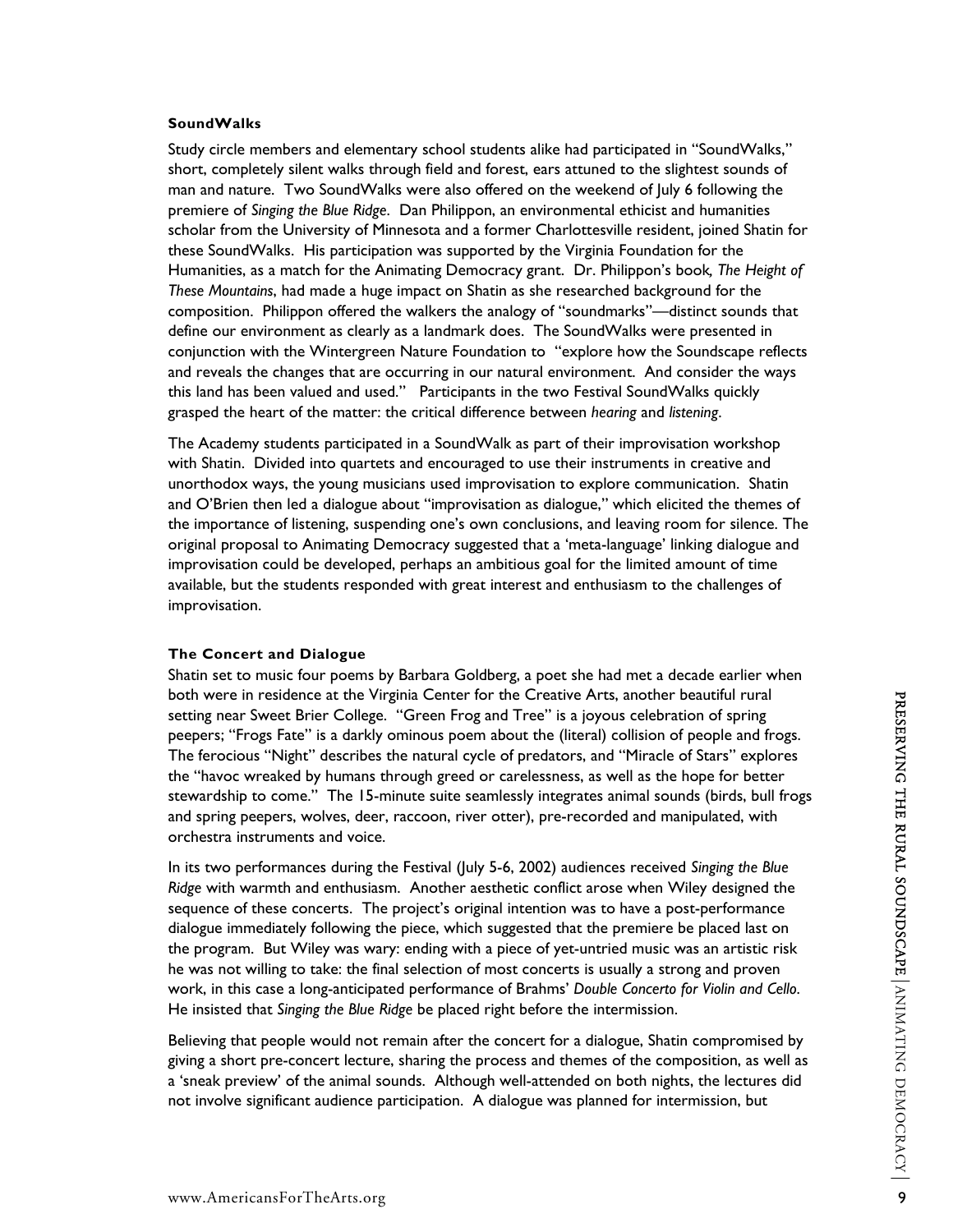conditions were less than ideal: various audience members approached the edge of the stage where Shatin stood, and some asked questions, but Shatin was deluged with friends and fans who wanted to congratulate her on the piece. According to the interim report, WPAI had also planned another dialogue on July 6, in collaboration with the county to explore "the piloting of a zoning workshop that will be dialogue-focused," but this dialogue was cancelled in the absence of a trained facilitator.

The Charlottesville University and Community Symphony presented the work again in October 2003. Although Nelson County inspired the work, the issues of growth, loss of habitat, and the cycles of nature give *Singing the Blue Ridge* a broad appeal. Shatin is working with other orchestras for future performances of the piece; she reports that the most common obstacle is the added expense of hiring professional singers.

#### **OUTCOMES**

*Preserving the Rural Soundscape* can be considered a success in three ways:

Young audiences were exposed to serious contemporary music, and new music was embraced by "classical" audiences. The Wintergreen Summer Festival commissioned a fresh and accessible modern composition. Other orchestras will surely perform *Singing the Blue Ridge*; its skilful blending of voice, instruments and recorded sound is an excellent introduction to electronic music. The theme of the piece, about the balance of nature and man, will have appeal to nature foundations and environmental groups: astute symphony orchestras who seek community partnerships with such groups will find *Singing the Blue* Ridge a fitting artistic centerpiece.

WPAI reached beyond its usual constituents to a broader public. WPAI came "down into the valley" and began to grapple with the concerns of the people who live and work in Nelson County, and board membership was expanded beyond Wintergreen residents. Most of the board became more aware of the power and potential of community engagement. Shortcomings in this arena reveal some key lessons (see below), but first steps were made, and the board may now have more commitment and will to continue the public dialogue.

WPAI continued to develop and evolve as new leadership emerged. The board re-examined its mission and vision through the lens of community participation and civic engagement.

## **REFLECTION AND LEARNING**

When study circle member Mike Tapager wrote the final report for *Preserving the Rural Landscape*, he identified these key learnings:

- Dialogue is an ongoing, time-consuming process
- The project director is vitally important
- Large-scale civic dialogue events must be broken down into parts, with a role for youth, and the necessity to have a cross-section of viewpoints in the groups
- Artists must be integrated more closely into the Dialogue; the art must drive the program, and the dialogue must be organic (not "patched in') to the art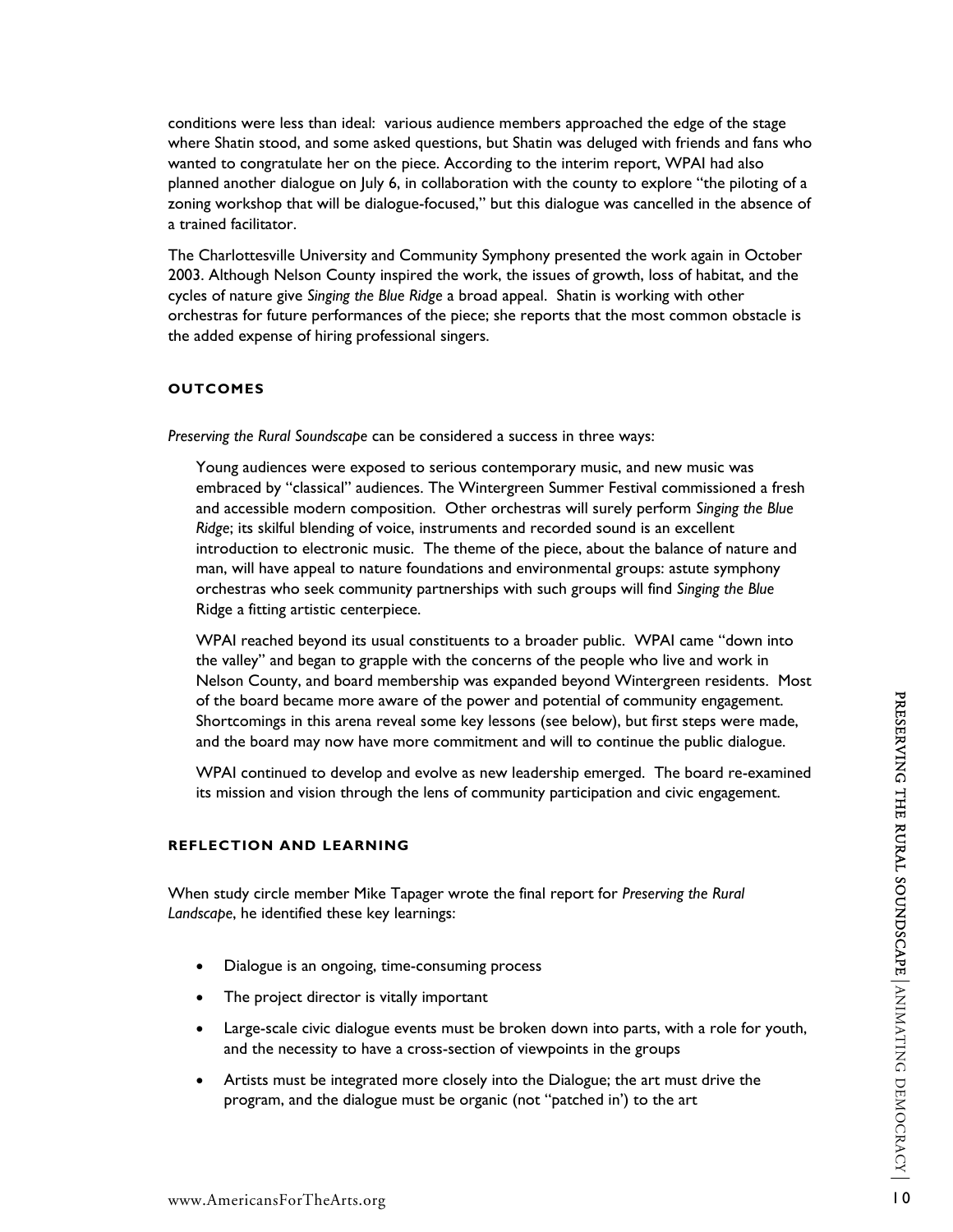- WPAI needs to take the music programs to the county, and not "wait for the county to come to us"
- To build capacity for music-based dialogue and outreach, the organization needs an ongoing [staff] position
- Partnerships provide phenomenal leverage (evidenced by the school partnership)

*Preserving the Rural Soundscape* suggests areas for further discovery and inquiry.

**Intentions and realistic expectations**—*Preserving the Rural Soundscape* had high ambitions for involving large numbers people (and in particular, influential decision-makers) in deep dialogue about land-use planning, growth and development in the county. Expectations were repeatedly raised that far outstripped WPAI's capacity to deliver: impacting the Comprehensive Plan, helping to shape zoning ordinances, changing the very way the county did its business. The Supper Dialogue involved lots of people, but not with the depth that was desired. The WPAI board did not learn the dialogic process, and dialogues planned in conjunction with the concert never happened.

Good community engagement is far more time-consuming than most people expect, and many organizations severely underestimate the focus and time it requires. Balancing reality and ambition (adjusting anticipated outcomes to organizational capacity) is a difficult but critical skill. In retrospect*, Preserving the Rural Soundscape* was an ambitious project that would have been better served if WPAI had more basic experience in community engagement and understood the on-going commitment of time and energy.

**Continuity and impact**—The study circle disbanded after the Supper Dialogue and its struggles, and did not reconvene until December. They had no opportunity to apply the lessons they had learned, to refine their approach and try again with another public event. Momentum was lost while new leadership was identified, and there have been no follow-up activities in the community. Connie Brennan, now president of the Nelson County Board of Supervisors, saw the project as a "good training ground, but to have any real effect, it must be an on-going effort." She, and others, saw limited value to the Tye River Supper Dialogue: "it didn't have a major impact on the issues facing us right now. It's something that needs to be built on…You need small groups to talk on a deeper level." WPAI's final evaluation acknowledged that "momentum was lost…by not having another event to follow-up this first presentation of dialogue as a tool for civic discourse…whether before or after the event, two or three smaller events involving small group dialogue may have provided more traction for a movement." Yet (as Tapager writes) "seeds were planted that might yet bare fruit," with people like Ms. Brennan now on WPAI's board. Brennan is pursuing discussions with the University of Virginia's Women Studies and African-American Studies departments, to bring Urban Bush Women (a nationallyrecognized dance company skilled in artist-led civic dialogue) to Nelson County.

Continuity might also have been maintained through tighter correlation and inter-relatedness of the three arenas of the project. Each was basically a "stand-alone" endeavor. A more integrated approach is frequently more sustainable, as more community resources are brought into play when folks can see their piece of 'the big picture.' Theoretically the curriculum unit on sound and language arts could be used every year; the presence of Lyrics Alive makes the poems sing (literally). WPAI and Nelson County supported a return engagement by Lyrics Alive in 2003.

Long-term impact and continuity depend not just on good follow-through, but also on identifying and building leadership from within. WPAI took a risk in hiring someone from out of town to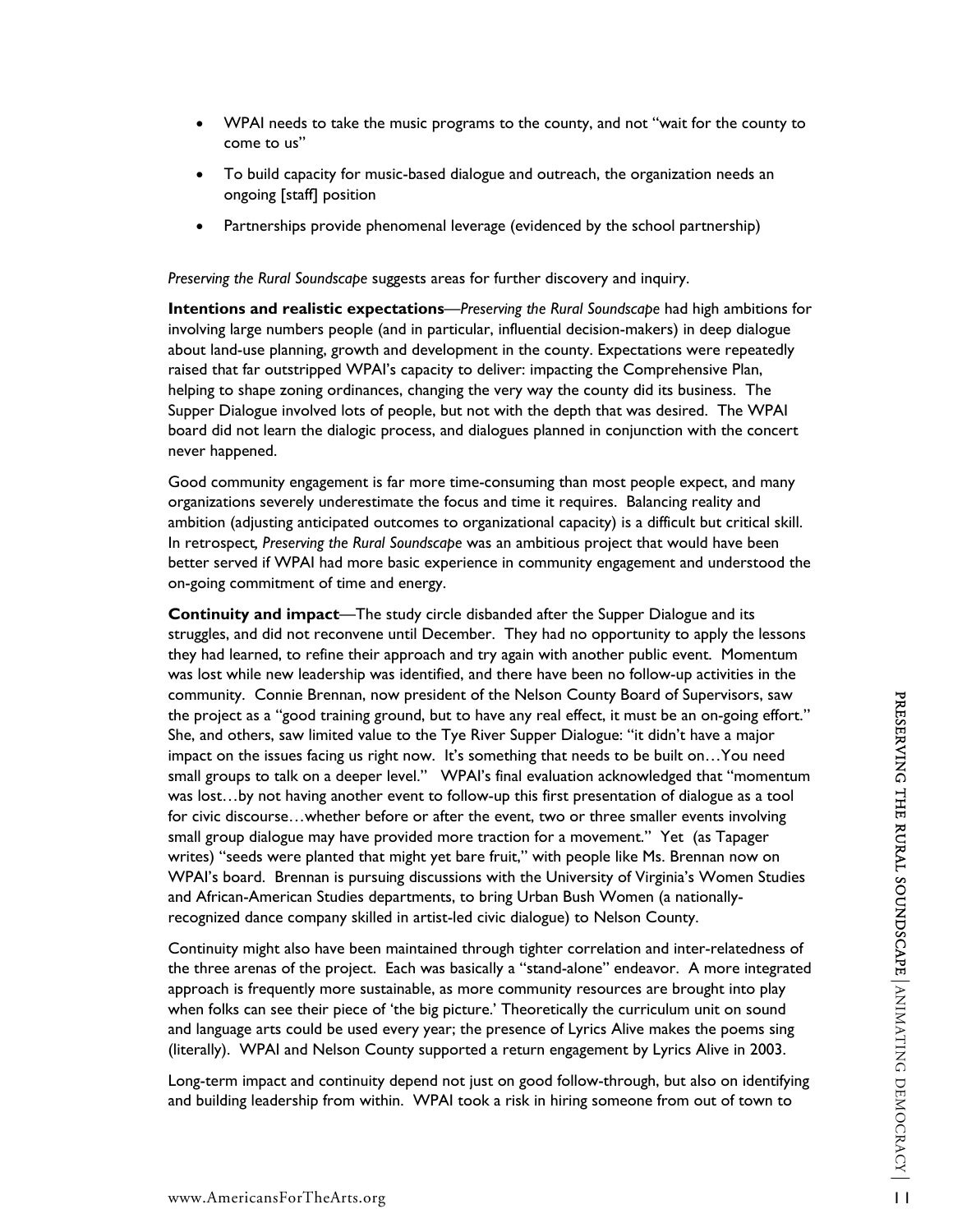take key responsibility for dialogue in the project. In addition to her distance from Nelson County, O'Brien was the sole 'expert,' in spite of the study circle's training. With O'Brien's departure, a vacuum was temporarily created, with no consistent advocate and coordinator for the dialogues. Winter Lantz, a WPAI board member consistently engaged in the study circle, was interested in moving it forward, but family health issues delayed his involvement for months after the culmination of *Soundscape*. With only a part-time paid administrator, and no other staff dedicated to education, marketing, outreach, community relations or programming (other than Wiley and the musicians on seasonal contracts), the responsibility for maintaining such initiatives lands squarely with the board or its volunteer committees.

**The tension between a founder's vision and the board's direction**—McCracken's earliest vision, realized in WPAI's school programs and the Performance Academy, included the ideal of meaningful community engagement. This commitment was institutionalized in WPAI's new strategic plan ("create programs that stimulate public dialogue, connect the community and meet educational needs"), and with the vision statement of "Resounding Music. Stimulating Dialogue. Enriching our Lives." But dialogue never became part of the board's own process, in spite of O'Brien and McCracken's best efforts to keep board training on the agenda.

O'Brien in particular was keenly disappointed by the board's (non) action, but the board was perhaps too absorbed in its own internal transitions. WPAI displays the dynamics of a maturing organization, evolving from founder-driven (having power and decisions residing largely with one person) to a more broadly held vision. In this critical organizational transition, communicating the founding vision is key, in a way that board members can support and advance the vision, and over time, let it grow and change, according to the needs of the community. A parallel development is the move from a working board to a policy board, and from part-time administrative staff to a full-time executive director.

**The evolution of organizational culture and practice**—The majority of the board is retired, relatively wealthy, white men who ran businesses and commanded troops. For most of them, being in an organization that values dialogue and devotes resources and precious time to it, is a major shift in organizational culture. WPAI seldom holds board retreats and orientations, and like many organizations, rarely sets aside time to discuss its values and principles in detail. Furthermore, 'dialogue' can sound vague and nebulous; with only two board members active in the study circle, it was difficult for the un-initiated to understand how dialogue could actually benefit the organization. WPAI may be making its first tentative moves toward being a 'learning organization' that values reflection and sees conflict as a productive avenue to change.

**The tension between "artistic excellence" and community value**—Two of the project's most contentious issues were framed as artistic choices: positioning *Singing the Blue Ridge* in the concert program, and selecting a venue for the premiere. In effect, the project had two artistic forces, Shatin and Wiley, who had no prior history of working with each other and somewhat different interests at heart. Their negotiations are not unlike the dance between the art and the dialogue component of most Animating Democracy projects: not always comfortable and a challenge to the mode of 'either/or' thinking. One way of re-framing the challenge is to learn from the Academy musicians. During their improvisation workshop with Shatin, they observed that one musician leads, then another; at times no one knows who initiates and who follows. But this kind of flow is hard to reach, and harder to maintain, especially for an organization in transition, grappling with change. WPAI stepped into the dance with little experience but huge confidence. Time will tell if they are willing partners for future encounters with the community.